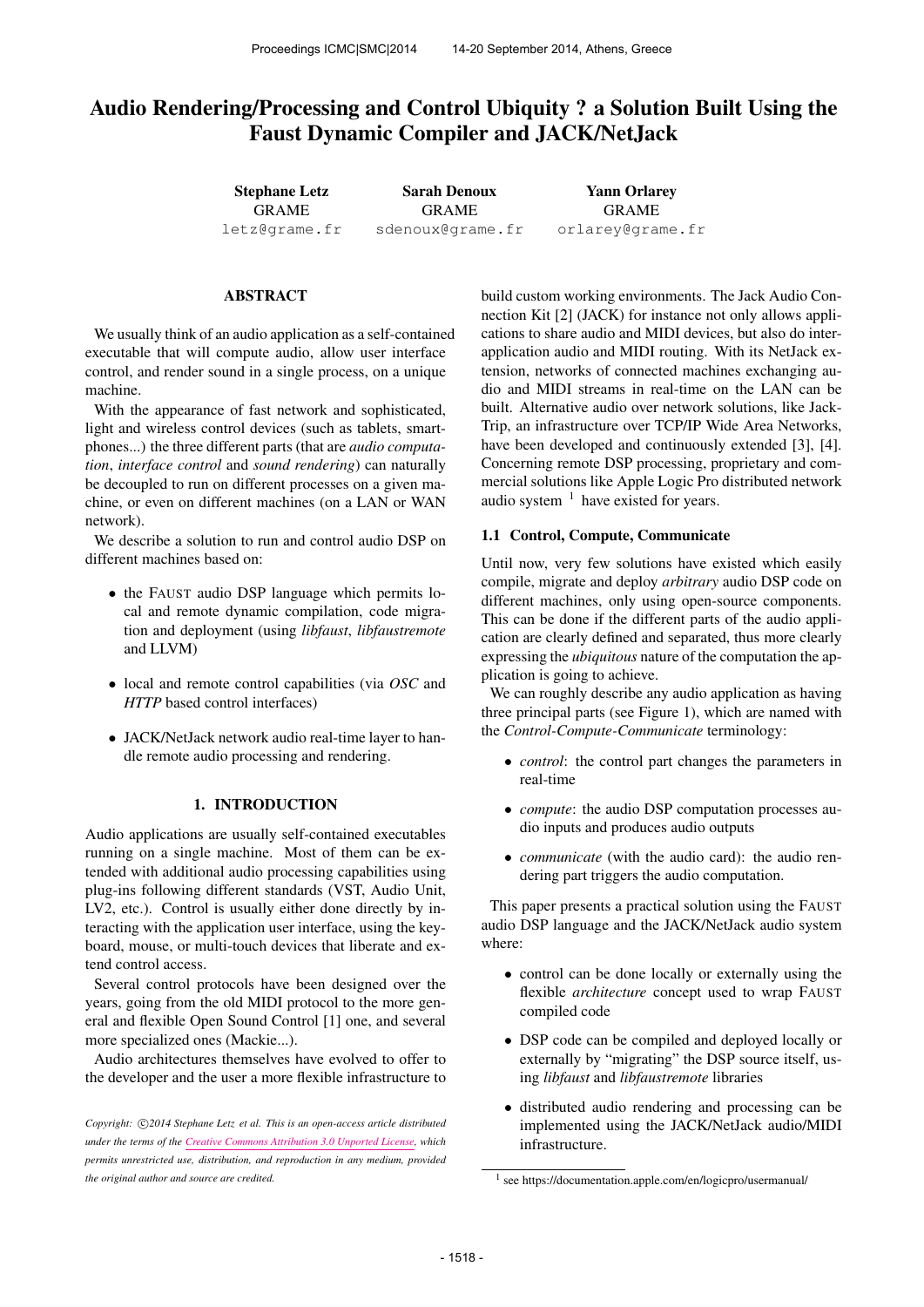

Figure 1. Audio application structure

### 2. FAUST AUDIO DSP LANGUAGE

FAUST [Functional Audio Stream] [5] [6] [7] is a functional, synchronous, domain-specific programming language specifically designed for real-time signal processing and synthesis. A unique feature of FAUST, compared to other existing music languages like Max<sup>2</sup>, PureData, Supercollider, etc., is that programs are not interpreted, but fully compiled. FAUST provides a high-level alternative to C/C++ to implement efficient sample-level DSP algorithms.

#### 2.1 The compilation chain

The FAUST compiler translates a FAUST program into an equivalent imperative program (typically  $C, C_{++},$  Java, etc.), taking care of generating efficient code. The FAUST package also includes various architecture files, providing the glue between the generated code and the external world (audio drivers and user interfaces).



Figure 2. Steps of FAUST compilation chain

The current version of the FAUST compiler produces the resulting DSP code as a C++ class, to be inserted in the architecture file. The C++ file is finally compiled with a regular C++ compiler to produce the final executable program or plug-in (Figure 2).

The resulting application is structured as shown in Figure 1. The DSP becomes an audio computation module, linked to the user interface and the audio driver.

If compilers have the advantage of efficiency, they have their own drawbacks compared to interpreters. Compilers traditionally require a whole chain of tools to be installed (compiler, linker, development libraries, etc.). For non-programmers this task can be complex. The development cycle, from the edition of the source code to a running application, is much longer with a compiler than with an interpreter. This can be a problem in creative situations where quick experimentation is essential. Moreover, binary code is usually not compatible across platforms and operating systems.

#### 2.2 FIR: Faust Imperative Representation

In order to generate alternative output (like pure C, Java, JavaScript, LLVM IR etc.), an intermediate language called FIR (Faust Imperative Representation) has been defined in the *faust*2 development branch. This language allows the description of the calculations performed on the samples in a generic manner. It contains primitives to read and write variables and arrays, perform arithmetic operations, and define the necessary control structures (for and while loops, if structure etc.). The language of signals internal to the compiler is now compiled in this FIR intermediate language.

# **2.3 LLVM**

LLVM (formerly Low Level Virtual Machine) is a compiler infrastructure, designed for compile-time, link-time, run-time optimization of programs written in arbitrary programming languages. Executable code is produced dynamically using a "Just In Time" compiler from a specific code representation, called LLVM IR  $^3$ . Clang, the "LLVM native" C/C++/Objective-C compiler is a frontend for LLVM Compiler. It can, for instance, convert a C or C++ source file into LLVM IR code (Figure 3).

Figure 3. LLVM compiler structure

Domain-specific languages like FAUST can easily target the LLVM IR. This has been done by developing a special LLVM IR back-end in the FAUST compiler [8].

#### 2.4 Dynamic compilation chain

The complete chain goes from the DSP source code, compiled in LLVM IR using the LLVM back-end, to finally produce the executable code using the LLVM JIT. All steps are done in memory. Pointers on executable functions can be retrieved in the resulting LLVM module, and their code directly called with the appropriate parameters (Figure 4).

 $2$  the *gen* object added in Max6 now creates compiled code from a patch-like representation, using the same LLVM based technology

<sup>&</sup>lt;sup>3</sup> The Intermediate Representation is an intermediate SSA representation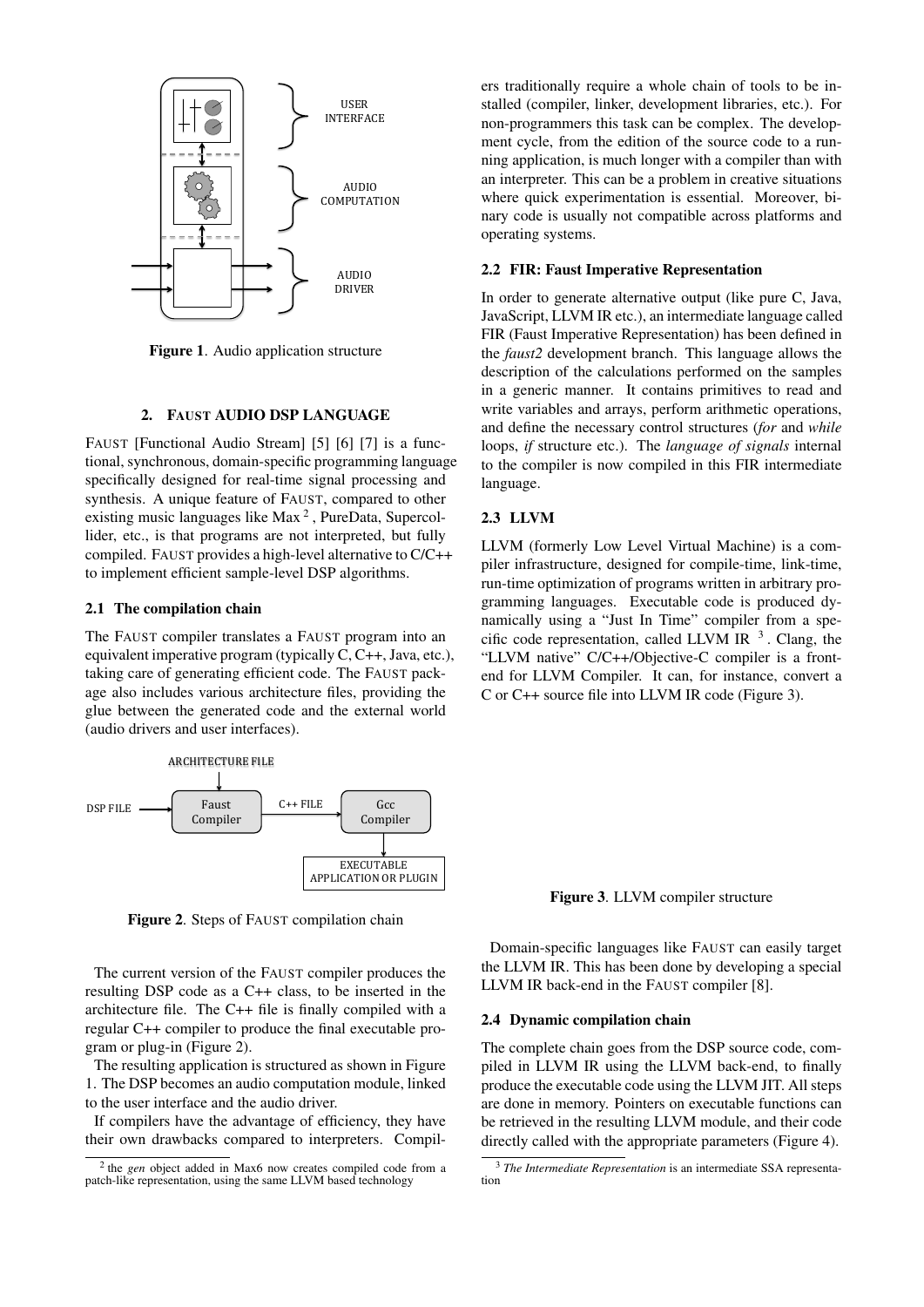In the *faust2* development branch, the FAUST compiler has been packaged as an embeddable library called *libfaust*, published with an associated API [8]. This API imitates the concept of oriented-object languages, like C++.

The compilation step, usually executed by GCC, is accessed through the function *createDSPFactory*. Given a FAUST source code (as a file or a string), the compilation chain (FAUST + LLVM JIT) generates the "prototype" of the class, as a *llvm-dsp-factory* pointer.

Next, the *createDSPInstance* function, corresponding to the *new className* of C++, instantiates a *llvm-dsp* pointer, to be used as any regular FAUST compiled DSP object, run and controlled through its interface.



Figure 4. LLVM compiler structure

#### 3. NETJACK NETWORK AUDIO LAYER

NetJack is a real-time Audio Transport over a generic IP Network, fully integrated into JACK [2]. Based on a master/slave model, NetJack synchronizes all clients to the master machine sound card, running all slaves with the same sampling rate and buffer size. When run directly in the JACK server, NetJack appears as two different parts (Figure 5):

- the master component (*netmanager* in JACK2<sup>4</sup> implementation) is loaded in a server running and synchronized on an audio back-end
- the slave component is used as the back-end (*netjack* back-end in JACK2 implementation) of a slave JACK server running on the remote machine. This way the slave machine is synchronized with the master machine so that no re-sampling on the slave side is needed.

This way, two (or more...) separated machines running each an entire JACK infrastructure (that is a JACK server and several JACK applications) are connected and synchronized through the network.

But the NetJack protocol is also available in a library called *libjacknet* that embeds and offers the master and slave components as a C API, to be used in applications developed *outside of the JACK server context*, as explained in the following sections.

#### 3.1 Remote processing

Since the entire FAUST DSP to executable code chain is now completely embeddable, it becomes quite easy and



Figure 5. Typical NetJack use case

natural to extend this model on the network to enable remote processing. This way, compilation and DSP computation can easily be redirected on a remote machine.

#### *3.1.1 Remote server*

On the remote machine, the compilation/processing service appears as a specialized HTTP server waiting for requests. Remote processing service is detected on the local machine side using the *libfaustremote* library.

The first step (compilation) is carried out by the function *createRemoteDSPFactory*. The Faust DSP code is sent to the server, which compiles it and creates the "real" llvmdsp-factory. The remote-dsp-factory returned to the user is a proxy for the "real" factory. Before sending the FAUST code, a FAUST to FAUST compilation step is locally executed, to solve all code dependencies, and thus send a completely self-contained expanded code version to the server (Figure 6).

All available machines on the network can be scanned with *getRemoteMachinesAvailable*, and for a given one, already compiled DSP factories can be retrieved with *getRemoteFactoriesAvailable*.

#### *3.1.2 Local "proxy"*

On the client side, a "proxy" API makes it transparent to create a *remote-dsp* pointer rather than a local *llvm-dsp*.

Using the *createRemoteDSPInstance* function, the remotedsp-factory can then be instantiated to create remote-dsp instances, which can then run in the chosen audio/control architecture.

To be able to locally create the interface, the server returns a JSON encoded interface. This way, the function *buildUserInterface* can be recreated, giving the feeling that a remote-dsp works as a local llvm-dsp.

#### *3.1.3 NetJack audio/control connection*

Using a NetJack low-latency audio connection the audio data is sent (using the *master* component of the *libjacknet* library) to the remote machine to be processed and sent back (as a *slave* component of the *libjacknet* library).

In addition to the standard audio flow, one MIDI port is used to transfer the controller values (Figure 6). The

<sup>4</sup> JACK2 is the C++ implementation of the JACK server and API running on major OS: Linux, OSX and Windows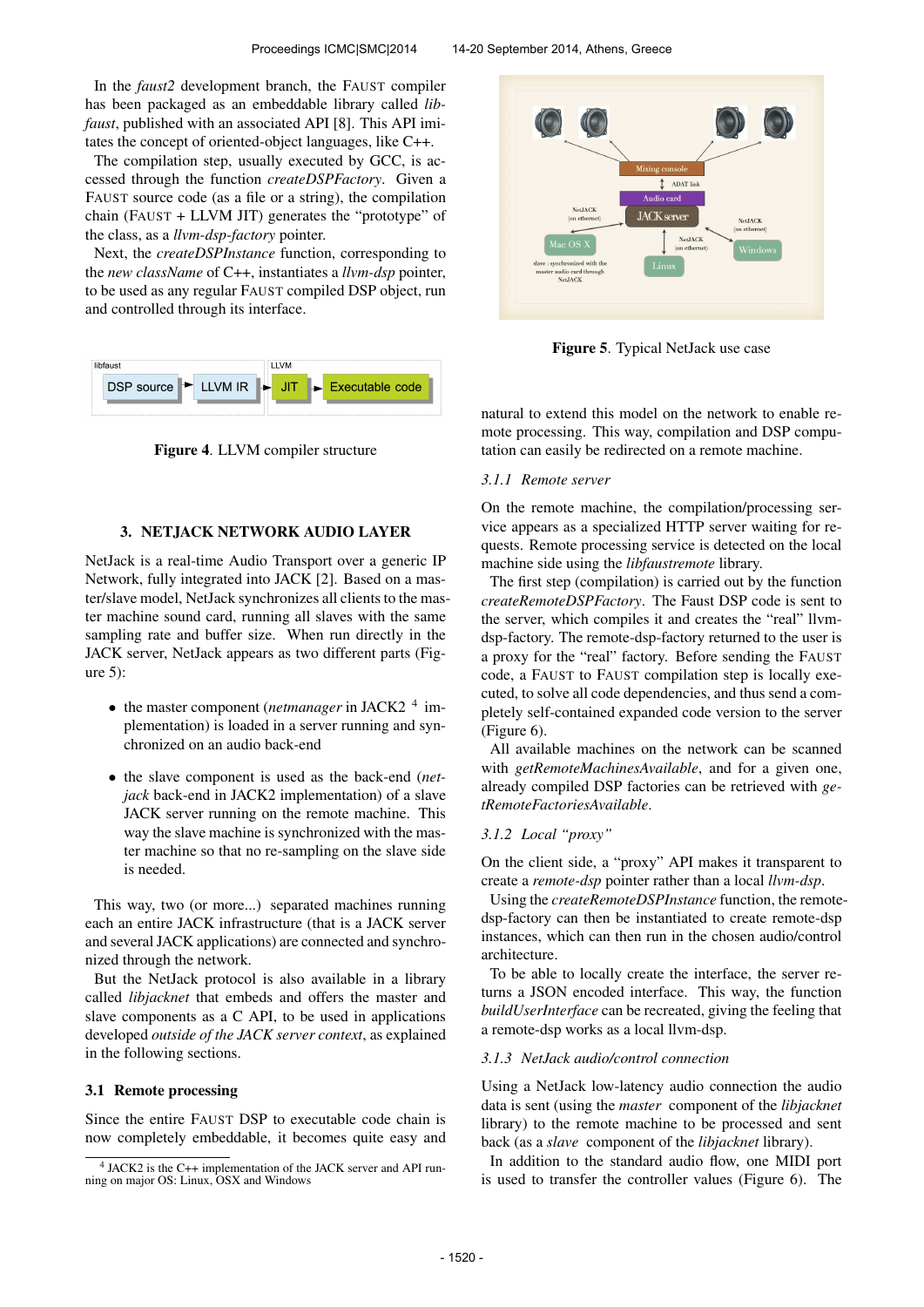benefit of this solution is to transmit synchronized audio and controller values in the same connection. Audio samples can be encoded using the different possible audio data types: float, integer, and compressed audio (using the OPUS 5 codec).



Figure 6. Remote compilation

The *libfaustremote* library uses *libcurl* to send HTTP requests to the remote server, handled with *libmicrohttpd*. The *ZeroConf* protocol is used to scan the remote machines presenting the service and export them as a list of available machines.

### 3.2 Remote rendering

NetJack layer can also be used to separate the audio processing and audio rendering parts. Instead of using it's own sound card, the machine will start a NetJack slave audio driver, receiving its audio inputs from a remote NetJack master and sending back its audio outputs.

### 4. USER INTERFACE CONTROL

A FAUST UI architecture is a glue between a host control layer and a FAUST module. It is responsible for associating a FAUST module parameter to a user interface element and to update the parameter value according to the user's actions.

This association is triggered by the *buildUserInterface* call, where the DSP object asks a UI object to build the module controllers. Moving UI elements later on changes parameter values which are "sampled" at each audio cycle and used by the DSP computation loop.

#### 4.1 Local control

Local controllers are typically built using UI frameworks (like GTK or QT) that allow to create buttons, sliders, text entry zones or bargraphs. Those elements are then arranged on a complete window following an abstract layout description that is part of the Faust DSP source.

### 4.2 Remote control

Moving controls on a remote machine assumes that a control communication protocol has been defined between the local and remote machines.

#### *4.2.1 OSC control*

The OSC [1] support opens the FAUST applications control to any OSC capable application or programming language. But it also transforms a full range of devices embedding sensors (wiimote, smartphones, tablets...) into physical interfaces for FAUST applications control, allowing their direct use as music instruments (Figure 8).

The UI with its layout and UI items hierarchy is encoded as a OSC address space, to be retrieved and used by OSC client applications. Several ports are defined:

- 5510 is the listening port number: control messages should be addressed to this port.
- 5511 is the output port number: answers to query messages are send to this port.
- 5512 is the error port number: used for asynchronous errors notifications.

# *4.2.2 HTTP control*

The FAUST HTTP architecture provides an UI architecture to be controlled by standard browsers. The compiled application embeds a specialized HTTP server (developed using the *libmicrohttpd* library), that waits for connections on a identified port (like 5510), delivers the UI to clients as a JSON encoded string with some JavaScript code to decode and display it, and build a fully controllable client side user interface.

To ease the opening of the interface, a QrCode is built from the HTTP address, thanks to *libqrencode*. Most smartphones and portable equipments have a QrCode decoder. By scanning the QrCode, a browser gets connected to the interface page.

Control parameters are transferred in both directions, so that the browser can effectively display values produced by the DSP computation (like vumeters level for instance).

Several control machines can possibly be used, each one having its own opened browser. While the OSC control interface is designed to be used on a LAN network, the HTTP control model is easily usable on WAN, thus opening interesting possibilities (see Figure 7).

#### 5. USE CASES

With the FAUST local and remote dynamic compiler and JACK/NetJack network audio layer in place, a wide variety of interesting use cases can now be put in practice.

#### 5.1 Remote control

Any Faust DSP program can be remotely controlled using either the OSC or the HTTP architecture. The DSP object is dynamically wrapped by the appropriate user interface C++ class. This way it becomes accessible on the network for any available control application.

We have tested OSC control from Max/MSP patches, and HTTP control using standard browsers on laptop, tablets or even smartphones. Sound installations are a typical use case where publishing the QrCode built from the HTTP address allows visitors to interact with the system.

<sup>5</sup> http://www.opus-codec.org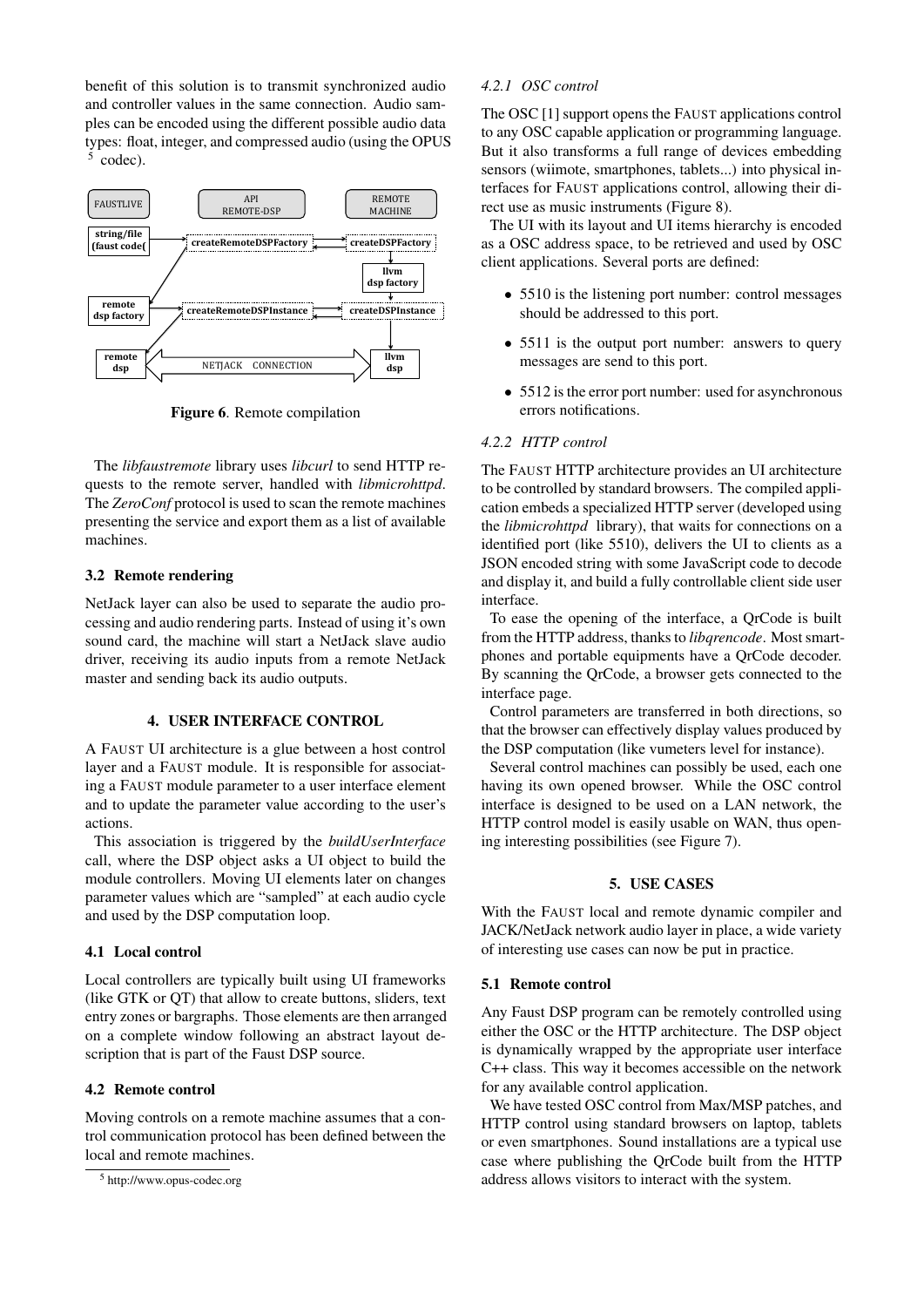

Figure 7. HTTP interface: *karplus* DSP running in a browser with a SVG based UI built from the JSON exported interface



Figure 8. OSC interface

#### 5.2 Remote audio rendering

By using JACK/NetJack on a LAN, several slave machines can access a master one, which would typically be connected on a high quality studio audio system.

Another typical use case is a class room, where a unique sound system is available: all pupils can possibly connect their machines and use it (Figure 9).

### 5.3 Remote audio processing

Migrating DSP code on a remote machine (Figure 10) makes sense when CPU heavy DSP cannot be computed on the user's machine. A typical case would be a composer coming with his/her laptop in the studio, and possibly using the more powerful available machines.

Another interesting use case we have experimented to facilitate the rapid development and experimentation of au-



Figure 9. NetJack based audio rendering

dio DSP programs on tablets and smartphones uses the following steps:

- a generic application running on the tablet/smartphone scans all machines on the network with *getRemoteMachinesAvailable*
- for a given one, already compiled DSP factories can be retrieved with *getRemoteFactoriesAvailable*
- a remote DSP instance then can be created, connected to the tablet/smartphone audio system, and locally controlled

We have successfully tested this example on a MacBook Pro laptop, with audio rendering and control running in wireless mode on an iPad  $<sup>6</sup>$ . An audio effect can be de-</sup> veloped and rapidly tested on the tablet, then later on fully compiled to native and self-contained version for final deployment.



Figure 10. Remote processing

### 5.4 FaustLive as a demonstration platform

Most of the scenarios described above can be tested out with FaustLive, a QT based application available on Linux, OSX and Windows. FaustLive is a standalone just-in-time FAUST compiler, that allows to easily write, test, experiment and deploy DSP programs [9].

<sup>&</sup>lt;sup>6</sup> this is also an elegant way to deal with the current limitation of iOS, which does not allow to embed a native dynamic compiler infrastructure on the tablet itself...